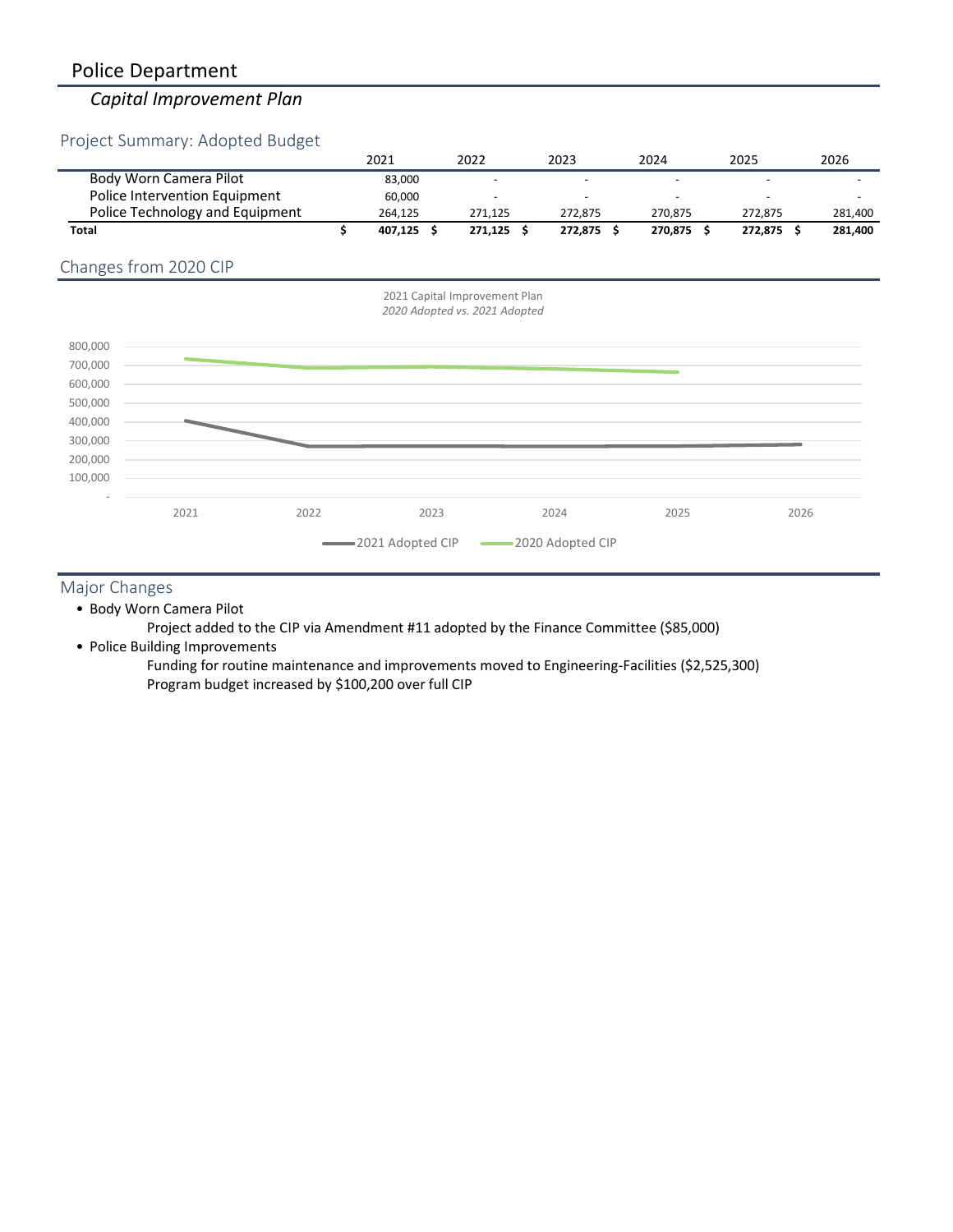# Police Department

# *Budget Overview*

# 2021 CIP by Expenditure Type

|                                 | 2021               |         | 2022    |     | 2023       |     | 2024    | 2025    |            |    | 2026    |
|---------------------------------|--------------------|---------|---------|-----|------------|-----|---------|---------|------------|----|---------|
| Machinery and Equipment         | 372,125            | 196,125 |         |     | 172,875    |     | 190,875 | 197,875 |            |    | 181,400 |
| Software and Licenses           | 35,000             |         | 75,000  |     | 100,000    |     | 80,000  |         | 75,000     |    | 100,000 |
| Total                           | \$<br>407,125 \$   |         | 271,125 | -\$ | 272,875 \$ |     | 270,875 | - Ś     | 272,875 \$ |    | 281,400 |
| 2021 CIP by Funding Source      |                    |         |         |     |            |     |         |         |            |    |         |
|                                 | 2021               |         | 2022    |     | 2023       |     | 2024    |         | 2025       |    | 2026    |
| <b>GF GO Borrowing</b>          | 407,125            |         | 271,125 |     | 272,875    |     | 270,875 |         | 272,875    |    | 281,400 |
| Total                           | \$<br>$407,125$ \$ |         | 271,125 | Ŝ.  | 272,875 \$ |     | 270,875 | -\$     | 272,875 \$ |    | 281,400 |
| <b>Borrowing Summary</b>        |                    |         |         |     |            |     |         |         |            |    |         |
|                                 | 2021               |         | 2022    |     | 2023       |     | 2024    |         | 2025       |    | 2026    |
| <b>Borrowing Schedule</b>       |                    |         |         |     |            |     |         |         |            |    |         |
| General Fund G.O. Borrowing     | 407,125            |         | 271,125 |     | 272,875    |     | 270,875 |         | 272,875    |    | 281,400 |
| Non-General Fund G.O. Borrowing |                    |         |         |     |            |     |         |         |            |    |         |
| Total                           | \$<br>407,125      | \$.     | 271,125 | Ŝ.  | 272,875    | \$. | 270,875 | \$.     | 272,875    | Ŝ. | 281,400 |
| <b>Annual Debt Service</b>      |                    |         |         |     |            |     |         |         |            |    |         |
| General Fund G.O. Borrowing     | 52,926             |         | 35,246  |     | 35,474     |     | 35,214  |         | 35,474     |    | 36,582  |
| Non-General Fund G.O. Borrowing |                    |         |         |     |            |     |         |         |            |    |         |

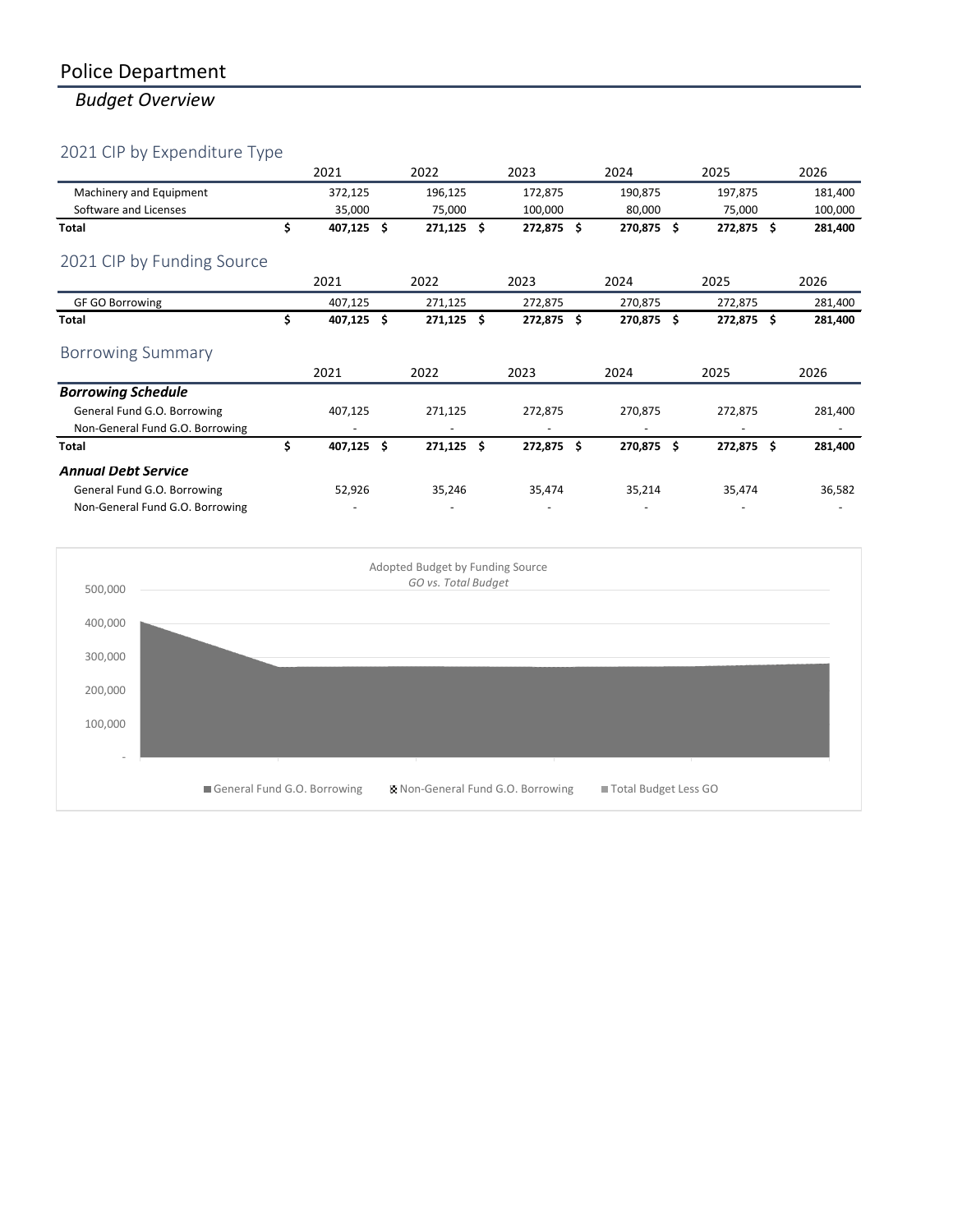### *Project Overview*

| Project          | <b>Body Worn Camera Pilot</b> | Project #           | 13336          |
|------------------|-------------------------------|---------------------|----------------|
| Citywide Element | <b>Healthy and Safe</b>       | <b>Project Type</b> | <b>Project</b> |

#### *Project Description*

This project funds a pilot program for the use of body worn cameras at the North District Station. The goal of the project is to determine if Citywide implementation should occur. This project was added via Amendment #11 adopted by the Finance Committee. Implementation of a pilot program is conditional upon Common Council approval to proceed after receiving the report and recommendations of the Body Worn Camera Feasibility Review Committee.

### *Project Budget by Funding Source*

|                             | 2021                                                                | 2022 |                          | 2023           |  | 2024                     |           | 2025                     | 2026             |
|-----------------------------|---------------------------------------------------------------------|------|--------------------------|----------------|--|--------------------------|-----------|--------------------------|------------------|
| <b>GF GO Borrowing</b>      | 83,000                                                              |      | $\overline{\phantom{a}}$ |                |  | $\overline{\phantom{a}}$ |           | $\overline{\phantom{a}}$ |                  |
| <b>TOTAL</b>                | $83,000$ \$                                                         |      | $\sim$                   | $\blacksquare$ |  | $\sim 100$               |           | $\sim$                   |                  |
| Project<br>Citywide Element | <b>Police Intervention Equipment</b><br><b>Effective Government</b> |      |                          |                |  |                          | Project # | Project Type             | 12390<br>Project |

### *Project Description*

This project funds the expansion of the Police Department's intervention equipment consistent with community recommendations and feedback to explore alternatives to deadly force. The goal of the project is to increase the immediate availability of alternate options to officers responding to critical incidents. The Madison Police Department Policy & Procedure Review Ad Hoc Committee included as one of their recommendations: "MPD should consider acquisition and training in additional well-developed less-lethal tools, such as newer options for chemical sprays and better/safer kinetic weapons." This project will fund impact projectile launchers, tasers, ammunition, and training for new instructors or armorers. User training will be handled internally with existing resources. The first phase of funding for this project was included in the 2020 Capital Budget. Funding in 2021 is pending a recommendation from the Public Safety Review Committee.

*Project Budget by Funding Source*

|                        | 2021                                   | 2022   | 2023 |   | 2024 |                  | 2025         |        | 2026    |
|------------------------|----------------------------------------|--------|------|---|------|------------------|--------------|--------|---------|
| <b>GF GO Borrowing</b> | 60,000                                 |        |      |   |      |                  |              |        |         |
| <b>TOTAL</b>           | 60,000                                 | $\sim$ |      | ٠ |      | $\sim$ 100 $\mu$ |              | $\sim$ |         |
| Project                | <b>Police Technology and Equipment</b> |        |      |   |      |                  | Project #    |        | 17240   |
| Citywide Element       | <b>Effective Government</b>            |        |      |   |      |                  | Project Type |        | Program |

### *Project Description*

This program funds technology, safety, and other operational equipment utilized by the Police Department. The goal of the program is to have adequate operational equipment to attend to emergency incidents, significant events, and other public safety and investigative concerns. Funding in 2021 will be used to begin the arbitrator replacement cycle, district AV upgrades for interview rooms, surveillance cameras, police software enhancements and upgrades to stay current with industry standards, and a 3D crime scene scanner/printer for forensic services.

### *Project Budget by Funding Source*

| __                     | 2021    | 2022           | 2023    | 2024    | 2025    | 2026    |  |  |
|------------------------|---------|----------------|---------|---------|---------|---------|--|--|
| <b>GF GO Borrowing</b> | 264,125 | 271<br>271.125 | 272.875 | 270.875 | 272.875 | 281,400 |  |  |
| <b>TOTAL</b>           | 264.125 | 271.125        | 272.875 | 270,875 | 272.875 | 281,400 |  |  |